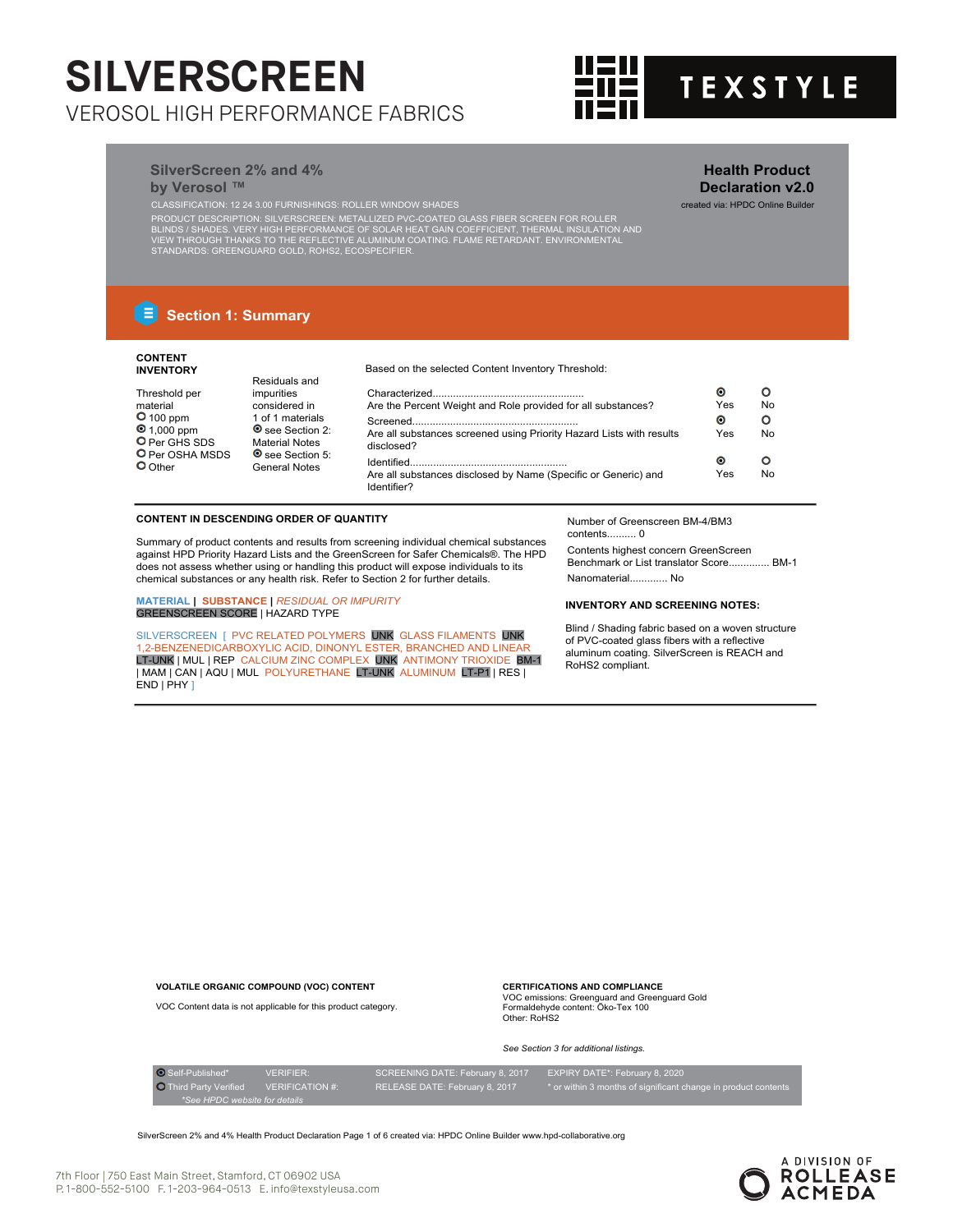

### $\bullet$  **Section 2: Content in Descending Order of Quantity**

This section lists materials in a product and the substances in each material based on the Inventory Threshold for each material. If residuals or impurities from the manufacturing or extraction processes are considered for a material, these are inventoried and characterized to the extent described in the Material and/or General Notes. Chemical substances are screened against the HPD Priority Hazard Lists for human and environmental health impacts. Screening is based on best available information; "Not Found" does not necessarily mean there is no potential<br>hazard associated with the product or its contents. More information about Priorit www.hpd-collaborative.org and www.greenscreenchemicals.org.

| <b>SILVERSCREEN</b><br>Inventory Threshold: 1000 ppm Residuals Considered: Yes<br>Material Notes: |                   | %: 100.0000 - 100.0000 HPD URL: www.verosol.com                        |                                         |                                                 |
|---------------------------------------------------------------------------------------------------|-------------------|------------------------------------------------------------------------|-----------------------------------------|-------------------------------------------------|
| <b>PVC RELATED POLYMERS</b>                                                                       |                   |                                                                        | ID:                                     |                                                 |
| %: 40.0000 - 60.0000                                                                              | <b>GS: UNK</b>    | RC: UNK                                                                | NANO: NO                                | ROLE: Yarn coating                              |
| <b>HAZARDS:</b>                                                                                   |                   |                                                                        | <b>AGENCY(IES) WITH WARNINGS:</b>       |                                                 |
| None Found                                                                                        |                   |                                                                        | No warnings found on HPD Priority lists |                                                 |
| SUBSTANCE NOTES: polymer                                                                          |                   |                                                                        |                                         |                                                 |
| <b>GLASS FILAMENTS</b>                                                                            |                   |                                                                        | ID:                                     |                                                 |
| %: 30.0000 - 40.0000                                                                              | <b>GS: UNK</b>    | RC: UNK                                                                | NANO: NO                                | ROLE: Core of coated<br>yarns                   |
| <b>HAZARDS:</b>                                                                                   |                   |                                                                        | <b>AGENCY(IES) WITH WARNINGS:</b>       |                                                 |
| None Found                                                                                        |                   |                                                                        | No warnings found on HPD Priority lists |                                                 |
|                                                                                                   |                   | SUBSTANCE NOTES: Continuous filament glass fiber, diameter > 6 micron. |                                         |                                                 |
|                                                                                                   |                   | 1,2-BENZENEDICARBOXYLIC ACID, DINONYL ESTER, BRANCHED AND LINEAR       | ID: 68515-45-7                          |                                                 |
| %: 10.0000 - 20.0000                                                                              | <b>GS: LT-UNK</b> | RC: None                                                               | NANO: NO                                | ROLE: Plasticizer                               |
| <b>HAZARDS:</b>                                                                                   |                   |                                                                        | <b>AGENCY(IES) WITH WARNINGS:</b>       |                                                 |
| <b>RESTRICTED LIST</b>                                                                            |                   | US EPA - PPT Chemical Action Plans                                     |                                         | EPA Chemical of Concern - Action Plan published |
| <b>REPRODUCTIVE</b>                                                                               |                   | US EPA - PPT Chemical Action Plans                                     | Reproductive effects                    |                                                 |
| <b>SUBSTANCE NOTES:</b>                                                                           |                   |                                                                        |                                         |                                                 |
|                                                                                                   |                   |                                                                        |                                         |                                                 |

SilverScreen 2% and 4% Health Product Declaration Page 2 of 6 created via: HPDC Online Builder www.hpd-collaborative.org

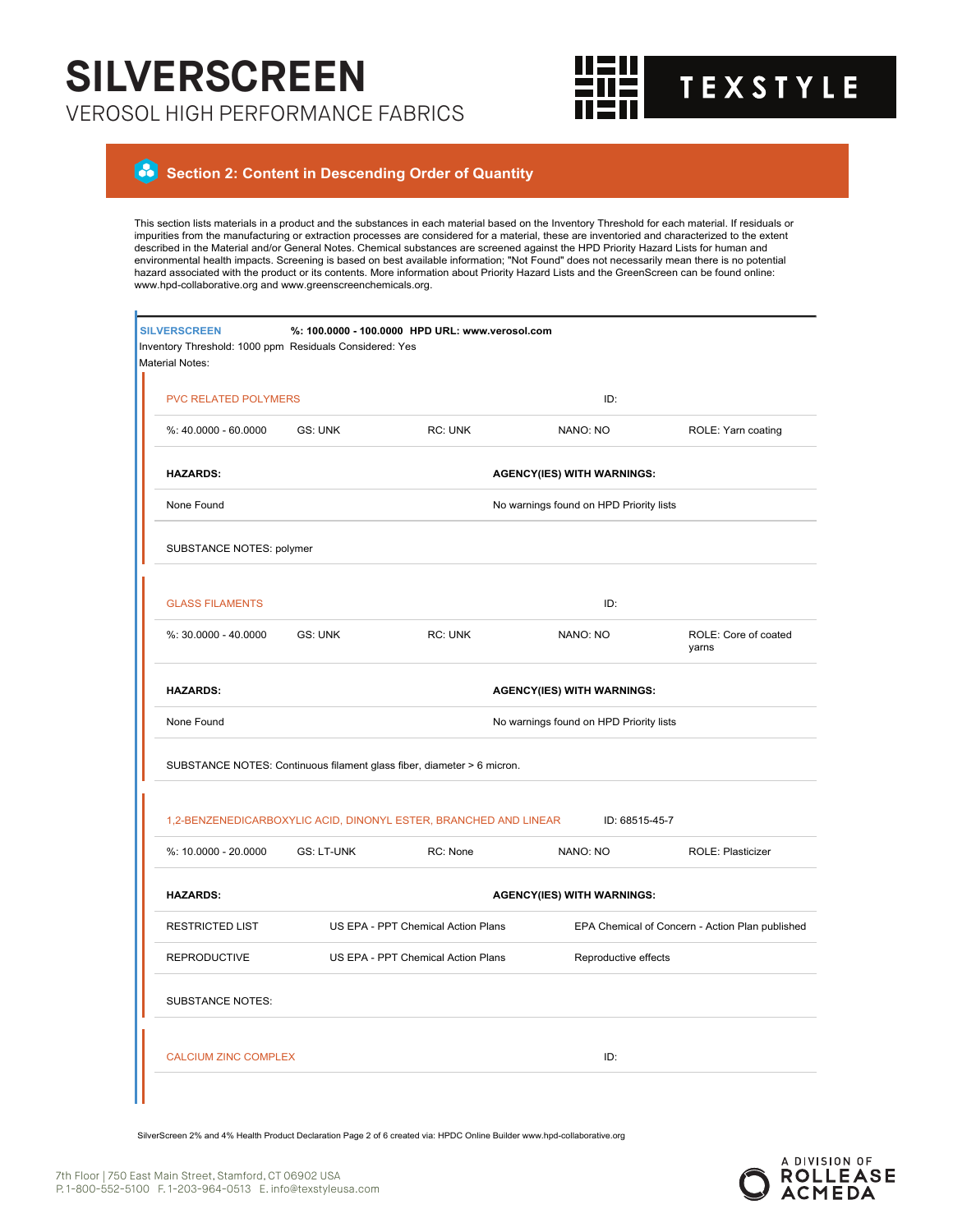# **SILVERSCREEN**

VEROSOL HIGH PERFORMANCE FABRICS



| $%: 1.0000 - 5.0000$                     | GS: UNK                                                                           | RC: UNK  | NANO: NO                                | ROLE: Heat stabilizer                          |
|------------------------------------------|-----------------------------------------------------------------------------------|----------|-----------------------------------------|------------------------------------------------|
| <b>HAZARDS:</b>                          |                                                                                   |          | <b>AGENCY(IES) WITH WARNINGS:</b>       |                                                |
| None Found                               |                                                                                   |          | No warnings found on HPD Priority lists |                                                |
| <b>SUBSTANCE NOTES:</b>                  |                                                                                   |          |                                         |                                                |
| <b>ANTIMONY TRIOXIDE</b>                 |                                                                                   |          | ID: 1309-64-4                           |                                                |
| $%: 1.0000 - 5.0000$                     | <b>GS: BM-1</b>                                                                   | RC: None | NANO: NO                                | ROLE: Flame Retardant                          |
| <b>HAZARDS:</b>                          |                                                                                   |          | <b>AGENCY(IES) WITH WARNINGS:</b>       |                                                |
| <b>MAMMALIAN</b>                         | EU - R-phrases                                                                    |          | dust/mist)                              | R20 - Harmful by Inhalation (gas or vapor or   |
| <b>MAMMALIAN</b>                         | EU - R-phrases                                                                    |          | R22 - Harmful if Swallowed              |                                                |
| CANCER                                   | EU - R-phrases                                                                    |          |                                         | R40 - Limited Evidence of Carcinogenic Effects |
| <b>ACUTE AQUATIC</b>                     | EU - R-phrases<br>R51 - Toxic to Aquatic Organisms                                |          |                                         |                                                |
| CANCER                                   | <b>IARC</b>                                                                       |          |                                         | Group 2b - Possibly carcinogenic to humans     |
| CANCER                                   | CA EPA - Prop 65                                                                  |          | Carcinogen                              |                                                |
| <b>CHRON AQUATIC</b>                     | H411 - Toxic to aquatic life with long lasting effects<br>EU - GHS (H-Statements) |          |                                         |                                                |
| <b>CANCER</b>                            | EU - GHS (H-Statements)<br>H351 - Suspected of causing cancer                     |          |                                         |                                                |
| <b>MULTIPLE</b>                          | ChemSec - SIN List                                                                |          | Toxicant                                | CMR - Carcinogen, Mutagen &/or Reproductive    |
| <b>CANCER</b>                            | <b>MAK</b><br>Carcinogen Group 2 - Considered to be<br>carcinogenic for man       |          |                                         |                                                |
| <b>SUBSTANCE NOTES:</b>                  |                                                                                   |          |                                         |                                                |
| <b>POLYURETHANE</b>                      |                                                                                   |          | ID: 64440-88-6                          |                                                |
| $%: 1.0000 - 5.0000$                     | <b>GS: LT-UNK</b>                                                                 | RC: None | NANO: NO                                | ROLE: Finishing                                |
| <b>HAZARDS:</b>                          |                                                                                   |          | <b>AGENCY(IES) WITH WARNINGS:</b>       |                                                |
| None Found                               |                                                                                   |          | No warnings found on HPD Priority lists |                                                |
| SUBSTANCE NOTES: Polyurethane Dispersion |                                                                                   |          |                                         |                                                |
| <b>ALUMINUM</b>                          |                                                                                   |          | ID: 7429-90-5                           |                                                |

SilverScreen 2% and 4% Health Product Declaration Page 3 of 6 created via: HPDC Online Builder www.hpd-collaborative.org

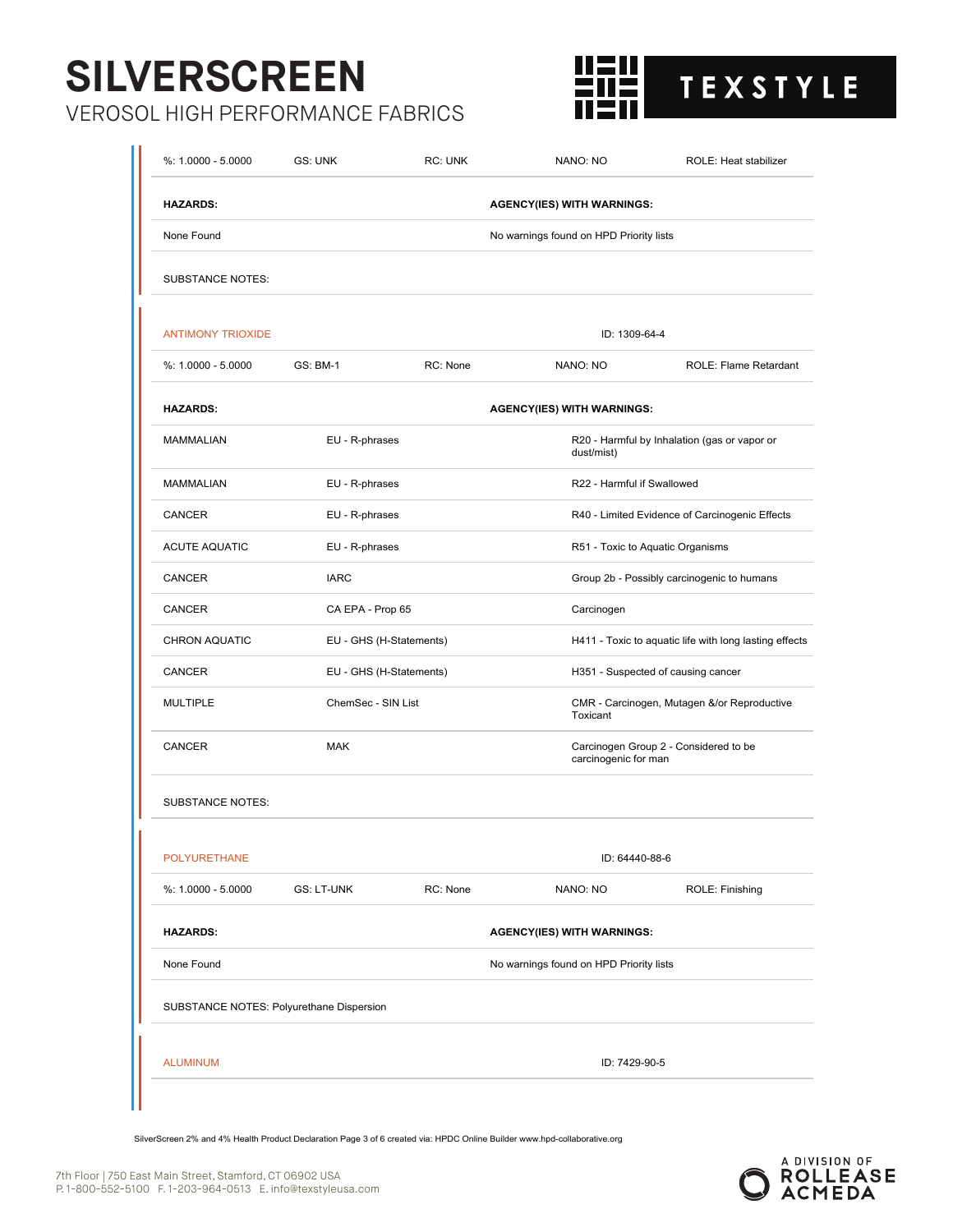# **SILVERSCREEN**

VEROSOL HIGH PERFORMANCE FABRICS



| $%: 0.1000 - 0.5000$          | $GS: LT- P1$                                 | RC: None | NANO: NO                          | ROLE: reflective coating                                    |  |  |
|-------------------------------|----------------------------------------------|----------|-----------------------------------|-------------------------------------------------------------|--|--|
| <b>HAZARDS:</b>               |                                              |          | <b>AGENCY(IES) WITH WARNINGS:</b> |                                                             |  |  |
| <b>RESPIRATORY</b>            | AOEC - Asthmagens                            |          | forms only                        | Asthmagen (ARs) - sensitizer-induced - inhalable            |  |  |
| <b>ENDOCRINE</b>              | <b>TEDX</b> - Potential Endocrine Disruptors |          |                                   | <b>Potential Endocrine Disruptor</b>                        |  |  |
| PHYSICAL HAZARD<br>(REACTIVE) | EU - GHS (H-Statements)                      |          |                                   | H228 - Flammable solid                                      |  |  |
| PHYSICAL HAZARD<br>(REACTIVE) | EU - GHS (H-Statements)                      |          | air                               | H250 - Catches fire spontaneously if exposed to             |  |  |
| PHYSICAL HAZARD<br>(REACTIVE) | EU - GHS (H-Statements)                      |          | gases                             | H <sub>261</sub> - In contact with water releases flammable |  |  |

SUBSTANCE NOTES: High purity metallic aluminum coating applied by Physical Vapor Deposition. Adhesion according to ISO 2409 classification 0 (no detachment of coating)

#### $\lceil \Theta \rceil$  **Section 3: Certifications and Compliance**

This section lists applicable certification and standards compliance information for VOC emissions and VOC content. Other types of health or environmental performance testing or certifications completed for the product may be provided.

| <b>Greenguard and Greenguard Gold</b><br><b>VOC EMISSIONS</b>                                                                                                                                                                              |                                                  |                                  |                                   |                     |                                           |
|--------------------------------------------------------------------------------------------------------------------------------------------------------------------------------------------------------------------------------------------|--------------------------------------------------|----------------------------------|-----------------------------------|---------------------|-------------------------------------------|
| CERTIFYING PARTY: Third Party<br>APPLICABLE FACILITIES: AII<br><b>CERTIFICATE URL:</b><br>CERTIFICATION AND COMPLIANCE<br>NOTES:                                                                                                           | ISSUE DATE: 2008-09- EXPIRY DATE: 2017-09-<br>15 | 15                               |                                   | Environment         | <b>CERTIFIER OR LAB: UL</b>               |
| <b>FORMALDEHYDE CONTENT</b>                                                                                                                                                                                                                |                                                  | Öko-Tex 100                      |                                   |                     |                                           |
| CERTIFYING PARTY: Third Party<br><b>APPLICABLE FACILITIES:</b><br><b>CERTIFICATE URL:</b><br>CERTIFICATION AND COMPLIANCE NOTES: Öko-Tex 100 is<br>annual test which test several kind of topics like pH, formaldehyde,<br>phenols, odour, |                                                  | <b>ISSUE DATE:</b><br>2016-03-23 | <b>EXPIRY DATE:</b><br>2017-03-31 |                     | <b>CERTIFIER OR LAB: FI</b><br>Höhenstein |
| <b>OTHER</b>                                                                                                                                                                                                                               |                                                  | RoHS <sub>2</sub>                |                                   |                     |                                           |
| CERTIFYING PARTY: Self-declared<br><b>APPLICABLE FACILITIES:</b><br><b>CERTIFICATE URL:</b><br>CERTIFICATION AND COMPLIANCE NOTES: SilverScreen is<br>compliant to the restriction of Hazardous Substances Directive<br>2011/65/EU (RoHS2) |                                                  | <b>ISSUE DATE:</b><br>2016-03-23 | 0000-00-00                        | <b>EXPIRY DATE:</b> | <b>CERTIFIER OR</b><br>LAB:               |

# **Section 4: Accessories**

This section lists related products or materials that the manufacturer requires or recommends for installation (such as adhesives or fasteners), maintenance, cleaning, or operations. For information relating to the contents of these related products, refer to their applicable Health Product Declarations, if available.

## **MAINTENANCE HPD URL: No HPD link provided**

CONDITION WHEN RECOMMENDED OR REQUIRED AND/OR OTHER NOTES: Maintenance: Dust can be removed with a soft feather duster or by vacuum-cleaning with a soft brush at lowest position. When intensive cleaning is required, the coloured side can be cleaned with a wet cloth.

SilverScreen 2% and 4% Health Product Declaration Page 4 of 6 created via: HPDC Online Builder www.hpd-collaborative.org

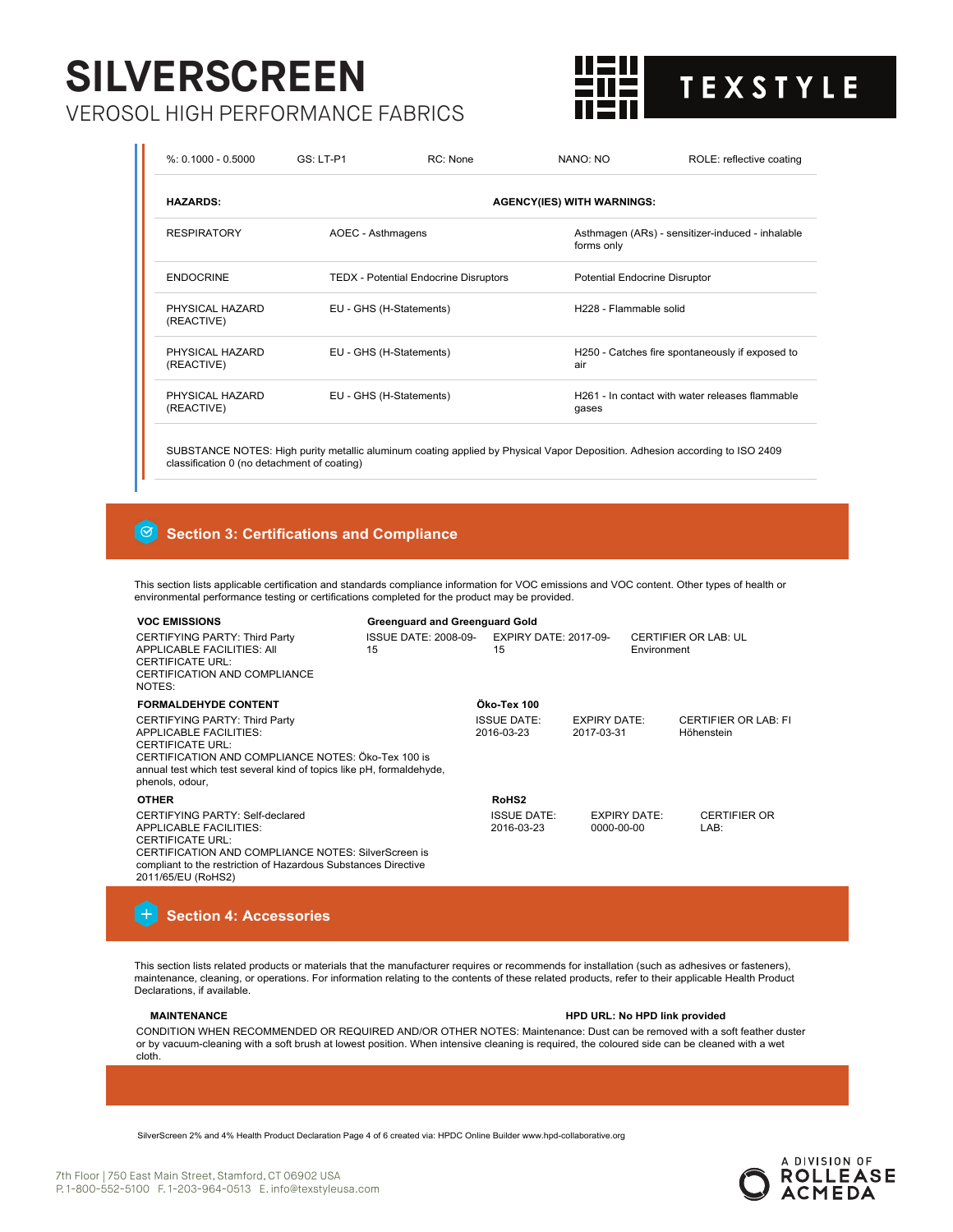

 **Section 5: General Notes**

SilverScreen distinguishes itself from competitor products by having the most reflective coating in the market giving it the highest energy saving potential and visual comfort. SilverScreen meets the highest fire safety standards.

SilverScreen 2% and 4% Health Product Declaration Page 5 of 6 created via: HPDC Online Builder www.hpd-collaborative.org